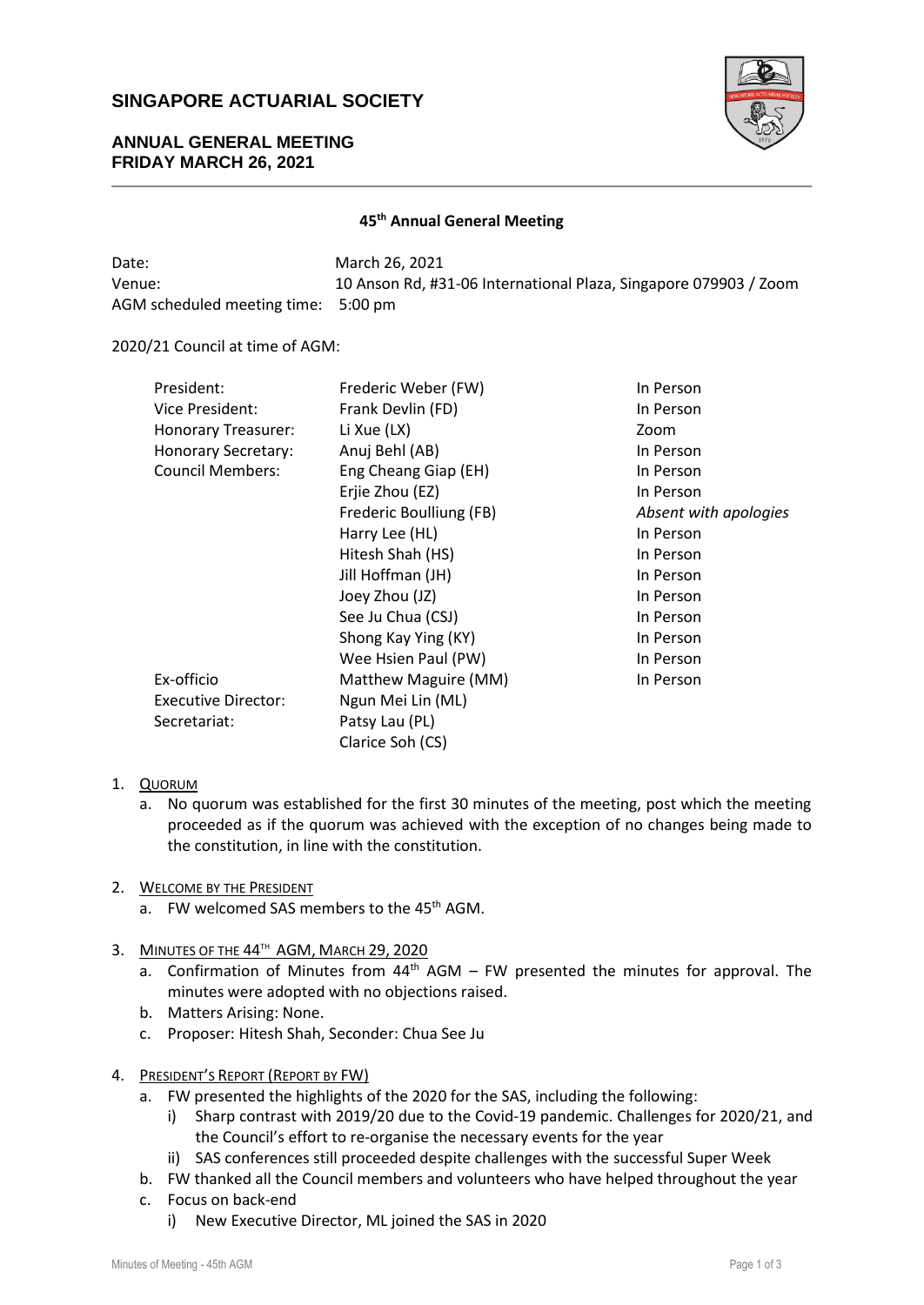# **SINGAPORE ACTUARIAL SOCIETY**



### **ANNUAL GENERAL MEETING FRIDAY 26 th MARCH 2020**

- ii) Website enhancements and fresh communications
- iii) New Sharepoint for better collaboration
- 5. HONORARY SECRETARY'S REPORT (Report by AB)
	- a. AB presented the Honorary Secretary's Report for the Council year 2020/21.
	- b. He thanked the council members in making 2020 a success despite the pandemic. He also thanked LX, HL and FB, who will be retiring at the end of current council year.
	- c. AB thanked the volunteers and the Secretariat team, with whose efforts the SAS organised 14 virtual events in 2020, including the Super Week Conference with 450 virtual attendance and 50 speakers.
	- d. AB presented the membership statistics, with 977 members, and out of which 159 of them are SAS volunteers.
	- e. AB highlighted that 18 members qualified as the SAS Fellows in 2020/21
	- f. AB thanked our sponsors and the Secretariat team.
- 6. HONORARY TREASURER'S REPORT (Report by LX)
	- a. LX presented the audited financial statements and the Honorary Auditor's report
	- b. A Garanzia LLP were our external auditors and the full audit report was made available on the website 14 days prior to the AGM
	- c. SAS made a surplus of S\$4,888 as at 31 Dec 20, despite the economic uncertainties due to Covid-19
	- d. LX presented that there were no findings on the accounts by the Honorary Auditors
	- e. The motion to accept the financial statements was passed without any objections raised. Proposer: Chi Cheng Hock, Seconder: Hitesh Shah
- 7. ELECTION OF COUNCIL & AUDITORS FOR 2020/2021
	- a. AB presented the election platform to the audience
	- b. The following eligible SAS members were nominated to the positions below:

| #             | <b>Nominee</b>         | <b>Role Standing for</b>  |
|---------------|------------------------|---------------------------|
| 1             | Frederic Weber         | President                 |
| $\mathcal{P}$ | <b>Frank Devlin</b>    | Vice-President            |
| 3             | Anuj Behl              | <b>Honorary Secretary</b> |
| 4             | Kevin Chou Tzu Yang    | <b>Honorary Treasurer</b> |
| 5             | Erjie Zhou             | <b>Council Member</b>     |
| 6             | <b>Eng Cheang Giap</b> | <b>Council Member</b>     |
| 7             | Chua See Ju            | <b>Council Member</b>     |
| 8             | Hitesh Shah            | Council Member            |
| 9             | Jill Hoffman           | Council member            |
| 10            | Joey Zhou              | <b>Council Member</b>     |
| 11            | Kay Ying Shong         | <b>Council Member</b>     |
| 12            | Paul Hsien Wee         | <b>Council Member</b>     |
| 13            | Leong Siao Wearn       | <b>Council Member</b>     |
| 14            | <b>Tan Shuyuan</b>     | <b>Council Member</b>     |
| 15            | <b>Matthew Maguire</b> | Ex-Officio                |
| 16            | Jessica So             | <b>Honorary Auditor</b>   |
| 17            | Samuel Lim             | <b>Honorary Auditor</b>   |